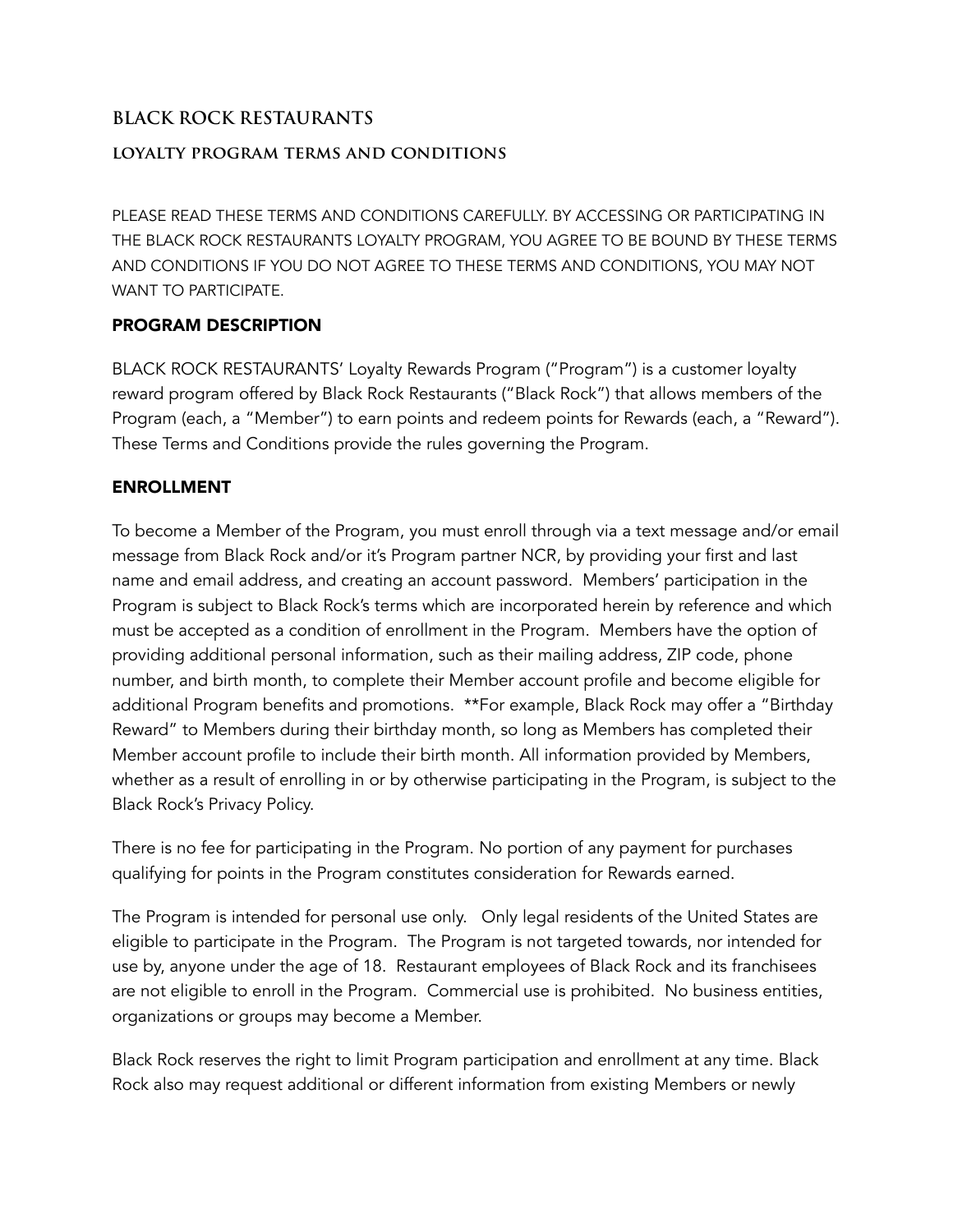enrolling Members from time to time. You are responsible for providing true and accurate information and to ensure that the information in your Member account profile remains updated. Program communications with you will be made using the information in your Member account profile. Black Rock is not responsible for your inability to receive or redeem points, Rewards, or other Member benefits, or any other loss arising from your failure to provide and maintain accurate contact information in your Member account profile.

# PARTICIPATING LOCATIONS

Points can be earned and Rewards can be redeemed at all Black Rock Restaurants.

## MEMBER ACCOUNT INFORMATION

Upon successful enrollment in the Program, Members will receive a unique Black Rock Member Number ("Member Number"). The Member Number will be used to track purchase activity toward Program Rewards. Members may not maintain more than one Black Rock Rewards account. In the event that an individual establishes more than one Member account, Black Rock may terminate all duplicate accounts without notice.

Members may login to their account at any time to view their account, profile information, point balance and earned Rewards. Points will be credited to a Member's account upon completion of a qualifying purchase. In certain cases, it may take up to 48 hours or more after a qualifying purchase for points to appear in a Member's account. Black Rock shall not be responsible for, or liable to, any Member, person, or entity, in any way for any losses, costs or expenses incurred by any delay or error in crediting points to a Member's account.

## EARNING POINTS

Members will earn 1 point for every U.S. dollar spent at Black Rock locations. To earn points, the Member must provide either the email address associated with Member's account profile or their Member Number to the server prior to payment. Member may earn points only on purchases at the Black Rock locations made by the Member directly. Points for any single qualifying purchase may be credited to only one Member account. Eligible purchases exclude purchases made with third party ordering services, the purchase of Black Rock gift cards, alcohol, taxes, surcharges, rewards, comps, tips, and promos.

Member points are personal to each Member, and they may not be sold, transferred, assigned or shared, and they may not be used by the Member for any commercial purpose. Accumulated points are promotional and have no cash value. If a Member voids an eligible purchase made while checked in or returns or requests a refund on an eligible purchase in the future, Black Rock will deduct the points associated with that purchase from the Member's account.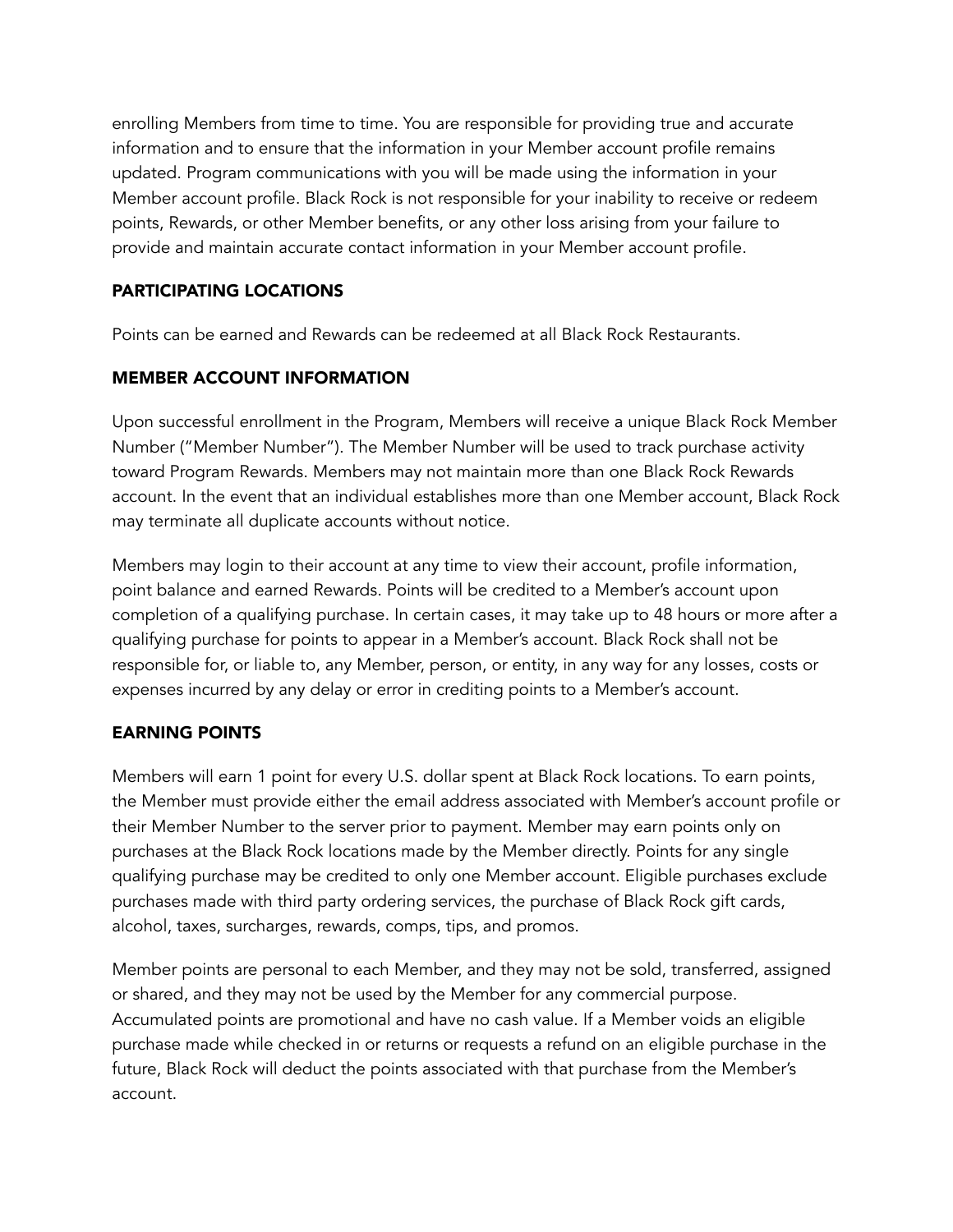#### REWARD REDEMPTION

Reward will be eligible for redemption for a Member at a later time on a menu item at any Black Rock Restaurant location. To redeem a Reward, the Member must provide the email address or Member Number (as applicable) associated with the Member's account for the Reward to be applied as a credit toward a Member's check. Only one (1) Reward may be redeemed per guest check and no more than one (1) Reward may be redeemed per Member per visit. Each Reward is for one-time use only, has no cash value, and cannot be redeemed for cash or used for the purchase of gift cards or alcohol, and no change or credit will be given. Rewards may not be redeemed in conjunction with any other promotional offer or discount, and is not valid with third party take out services.

## PROGRAM COMMUNICATIONS

By participating in the Program, Member is opting in to receive transactional Program communications, which include but are not limited to: marketing communications including offers and promotions as well as information regarding events and various other marketing materials via email about their Rewards and the Program. Members can update their email address on the "Update Account" page. It is the Member's sole responsibility to keep his or her email address updated and accurate. Consent to receive Program related communications electronically will continue to be valid until the Member revokes consent by terminating membership in the Program. Members may choose at any time to opt out of receiving transactional Program communications that contain marketing messages by unsubscribing or changing their email preferences by logging into their online account.

If any text messaging is offered by Black Rock Bar & Grill in connection with the Program, you may elect, in your sole discretion, to receive (or to decline to receive) such text messages from Black Rock Bar & Grill. By agreeing to receive such text messages, you authorize Black Rock Bar & Grill, our subsidiaries and other affiliates, and third-party contractors to send you text messages, to the mobile phone number that you designate, regarding the Program and other Black Rock Bar & Grill topics of interest. These may include pre-recorded or autodialed and promotional messages. Standard text message service charges apply. You are not required to agree to receive text messages to participate in the Program. You can unsubscribe to any text messaging service that may be offered by Black Rock Bar & Grill by texting "Stop" to us at any time. If you unsubscribe, you understand that Black Rock Bar & Grill may send you one last text confirming our receipt of your request. No purchase is necessary to opt in to receiving text messages.

To receive marketing offers and deals via texts/calls from Black Rock Bar & Grill on short code ####, you must opt-in through your Black Rock Bar & Grill website profile. You may receive up to six (6) messages per month with national deals. Text STOP to #### to stop